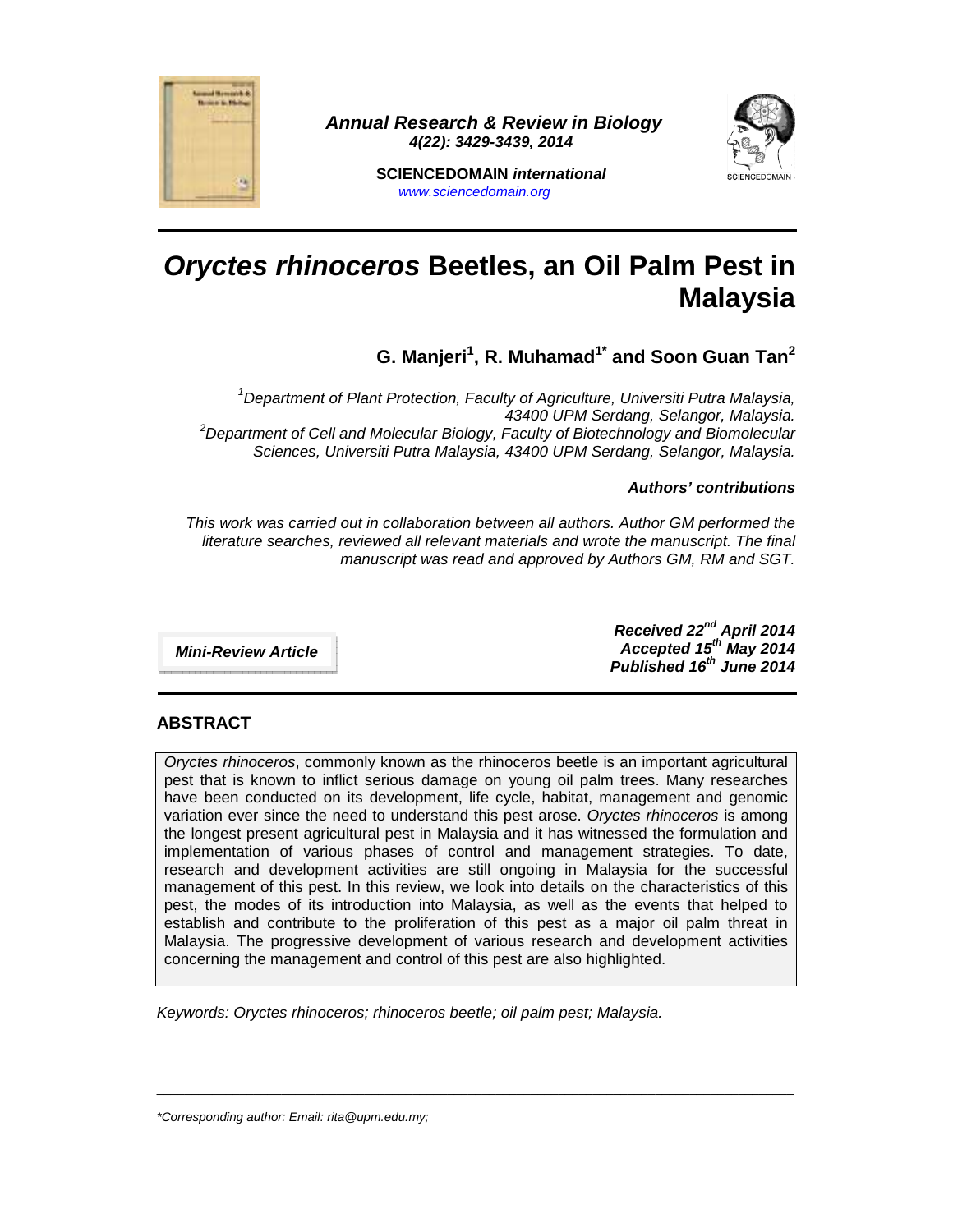## **1. INTRODUCTION**

The oil palm, Elais guineensis Jacq. is a native West African plant [1]. It was first introduced into Southeast Asia in 1848 when it was planted in the Bogor Botanic Gardens, Java, as an ornamental plant. Subsequently, it was commercially developed as a plantation crop in Sumatera. In Malaysia, this plant was first introduced by Sir M. H. Fauconnier during 1911 and 1912. This later led to the establishment of Tennamaram Estate, the first Malaysian commercial oil palm estate in 1917 [2]. Since its early introduction into Malaysia in 1911, oil palm plants have rapidly developed to become the number one commercial crop of the country resulting in Malaysia being the second highest producer of palm oil in the world after Indonesia [3]. However, various hurdles and trials were faced by planters and researchers throughout the process. Amidst the various problems that arose, attacks by Oryctes rhinoceros beetles had been an unremitting dilemma faced by Malaysian planters. Often, beetle attack results in loss of productivity, irreversible damage to plants and plant death. Attacked oil palm plants are also predisposed to further lethal secondary infestation by the red palm weevils (Rhynchophorus spp.). In Malaysia, O. rhinoceros has established its self as a major Coleopteran pest of the oil palm industry and this had been made possible by a series of events that began with the development of this pest in Malaysia through the coconut industry up to its establishment as an oil palm pest due to several plantation practices that caused unanticipated population increase. To date, the severity and impact of the damage by O. rhinoceros is often observed and recorded in plantations throughout the country to aid monitoring and control practices. Various control measures and integrated pest management strategies have been applied in field and constant research and developments are undertaken to improvise control measures as well as to improve the understanding on the O. rhinoceros its self.

# **2. TAXONOMIC CLASSIFICATION**

Oryctes rhinoceros being an important agricultural pest has been widely studied in various aspects over a very long period of time. Incomplete taxonomic studies on this beetle began very early and constant revisions were made in the classification of this beetle. This species was originally described as Scarabaeus rhinoceros by Linnaeus. In further taxonomic work published in 1840, this beetle was called Oryctes stentor Castelnau. Finally, with the establishment of the zoological nomenclature system, this species was renamed as Oryctes rhinoceros [4]. Oryctes rhinoceros is a member of the superfamily Scarabaeoidea which has been on the face of the earth for as long as 200 million years [5]. Out of the 42 species in this genus [4] only O. rhinoceros is present as an oil palm pest in the Asian region [6]. Locally in Malaysia, this beetle is known as the 'kumbang badak', whereby 'kumbang' means beetle and 'badak' means rhinoceros.

## **3. BIOLOGY AND HABITAT OF THE RHINOCEROS BEETLES**

Several works had been done on the life cycle of this pest which comprises four stages namely egg, larva, pupa and imago with the duration of each stage being variable, depending on climatic conditions, nutrition and humidity of the different localities in which the developmental process occurred [4,7-9]. Generally the whole life cycle lasts for around four to nine months allowing for more than one generation per year [10]. Throughout this period the female lays 70 to 100 eggs [8]. Adult beetles have been observed to mate right after their first feeding once they have left their pupal site [11]. These observations further conclude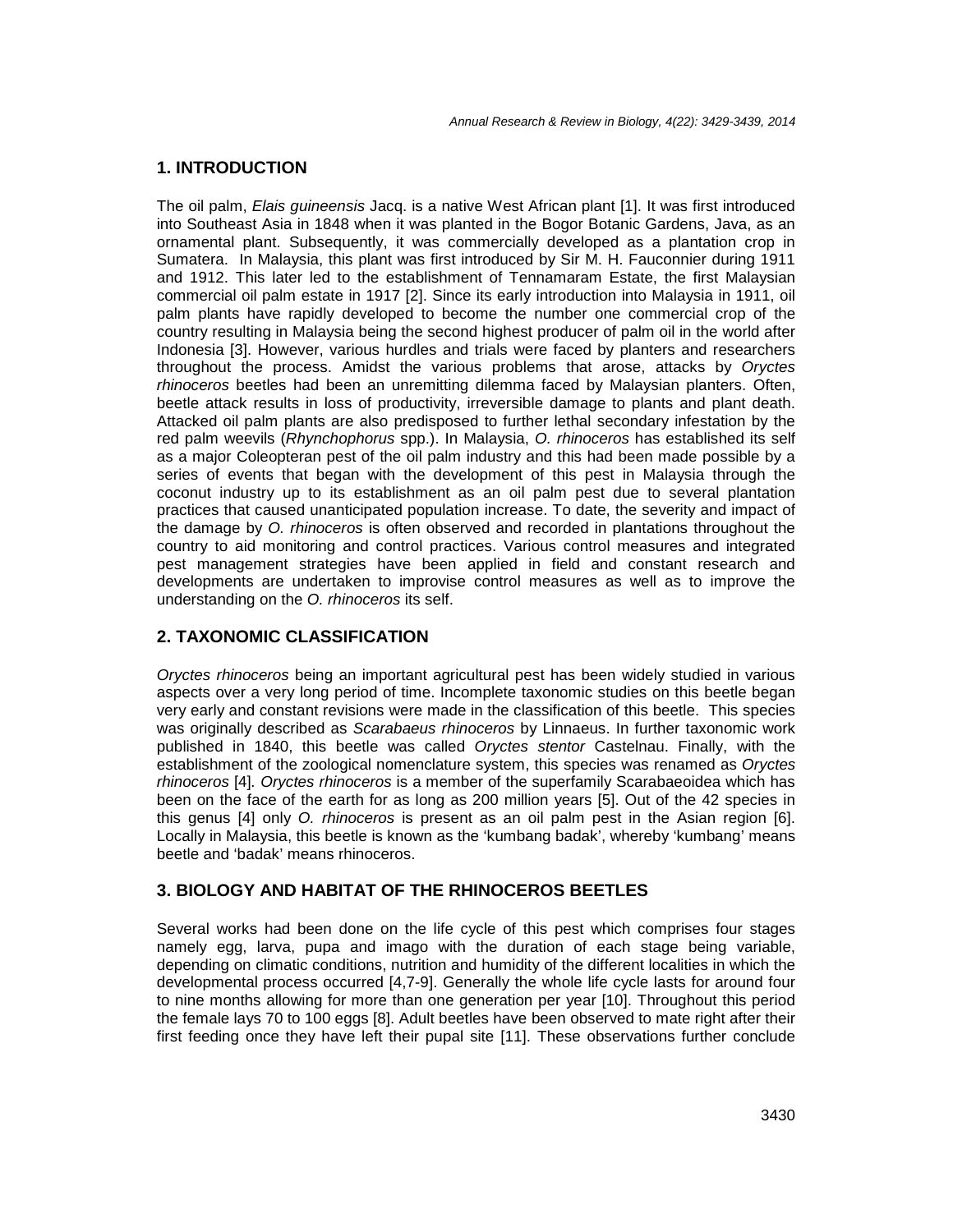and support the fact that O. rhinoceros are robust, long-lived and highly productive and this contributes towards the large and frequent events of beetle attack [12].

There is a clear difference in the choice of habitats between the immature and the adult O. rhinoceros beetles. A dead standing coconut palm which has been previously affected by disease, pest or lightning provides a suitable breeding environment for the immature beetles [13]. Materials like compost, sawdust heaps, rotting logs, decaying vegetable, bridges made of coconut trunk, dead pandanus, old latrines, sugar cane bagasse, rice straws and also humus rich soil also serve as suitable habitats for immature beetles [4,6,8,14-15]. Meanwhile, the adults spend most of their life time on fresh plants but they also return to decomposing sites for mating and breeding [11-12]. Studies were also conducted by several researchers to understand the role of abiotic factors in the beetles' habitat selection. It was successfully revealed that ground cover of more than 70 cm, decomposing tree trunk with 77% moisture content, soil pH lower than 4.2 and a high rainfall are important features in the beetles' habitat which increase their population density [16].

## **4. ESTABLISHMENT OF THE RHINOCEROS BEETLE IN MALAYSIA**

Oryctes rhinoceros began to establish themselves in Malaysia with the emergence of coconut cultivation. Beetles were previously introduced into Malaysia from other countries via various activities such as shipping and cargo transportation of timber, nursery trade and transportation of habitat material. As the beetles have a range of hosts, they soon adapted well to survive on coconut trees which were abundant along the Malaysian coastline. This slowly led to the establishment of the O. rhinoceros populations along the east and west coast of Malaysia. Later on in the 1970s, oil palm estates were developed on ex-rubber land. Old rubber trees were uprooted and left to rot in the newly developed oil palm planting sites as estate owners and small holders could not afford complete clearing due to the high cost of planting the palms. In addition, during that time land owners disregarded the importance of field sanitation and the consequences of improper field management. In this case, a combination of readily available suitable breeding ground in the form of rotting rubber tree stumps as well as abundant food resources provided by the young oil palm trees led to a drastic increase in the beetle population in Malaysia [17].

In addition, enforcement of the Zero Burning Concept [Environment Quality Clean Air: Amendment Regulation, 2000] in Malaysia further aggravated the situation. Previous replanting techniques adopted felling, shredding, partial burning and complete burning as common practices at replanting sites [18]. These methods minimized the availability of suitable breeding sites for O. rhinoceros. However, under the new Zero Burning Concepts, open burning was not permitted due to environmental pollution issues and this led to increasing numbers of rotting materials [19]. In addition, an under planting technique was also introduced to overcome burning problems. In this technique, new palms were planted under old palms which were gradually poisoned [9]. It was found that the techniques introduced by the Zero Burning Concepts facilitated the increase in the beetle population as windrowed and poisoned plant biomass took two years to decompose [20]. In addition, practices of piling old palm around nurseries, leaving dead palms standing upright and usage of empty fruit bunches as fertilizers for young palms are common practices in Malaysia and these contributed greatly to the increase in the beetle population in the country [21-22]. Above all, an ideal climate as well as suitable geographic landscapes of an altitude less than 900 m and suitable ecological surroundings in addition to food availability and plentiful breeding ground further facilitated the rapid spread of this pest [4].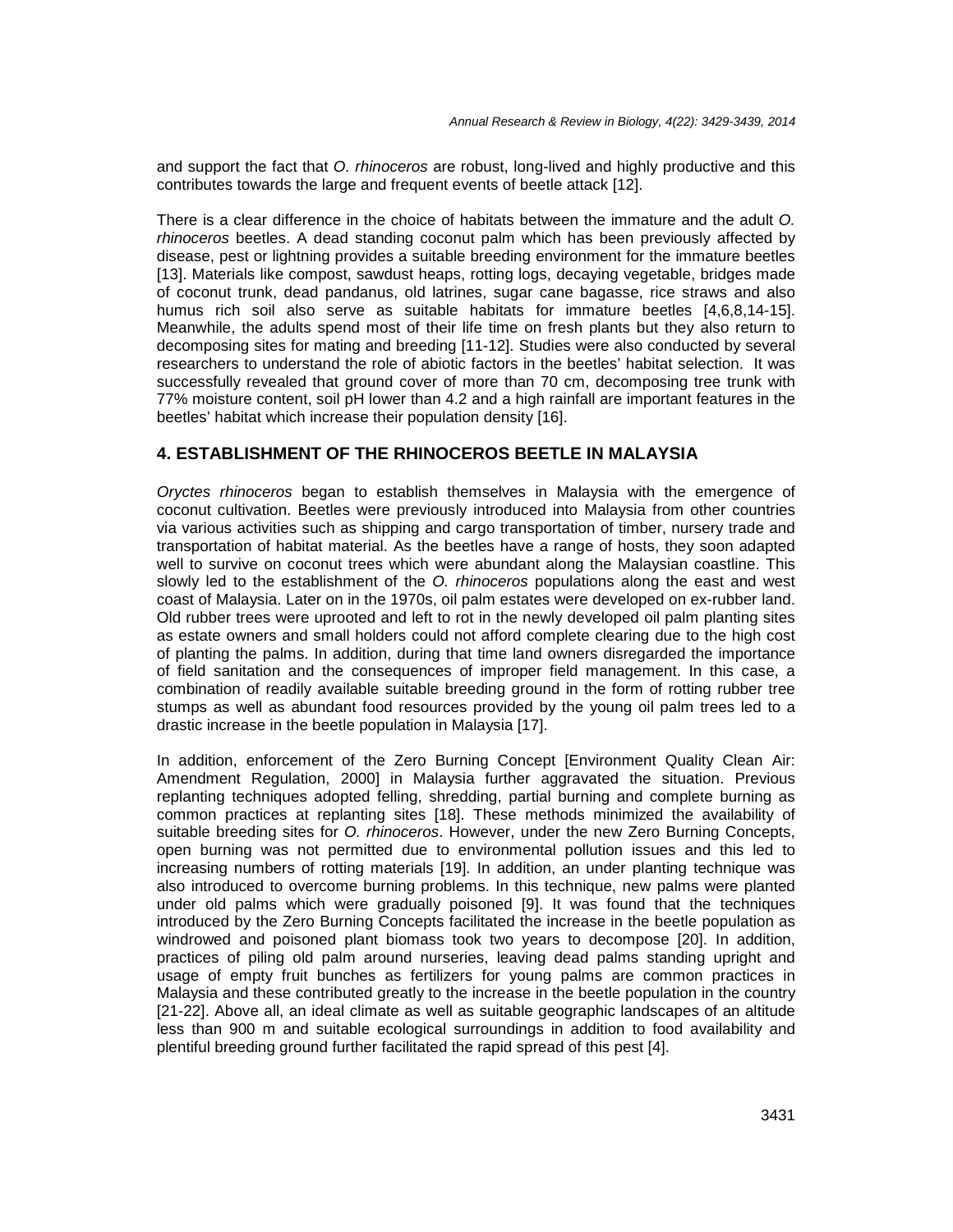## **5. INCIDENCE OF RHINOCEROS BEETLE ATTACK IN MALAYSIA**

In Malaysia, articles on the attack of this pest on local plantation in the west and east coasts of Peninsular Malaysia appeared a few years after the introduction of this crop into our country [23]. Beetle attacks were more serious in the west coast of Peninsular Malaysia due to the earlier usage of the land for coconut cultivation [24,17]. Immature and young mature palms are the major targets of this pest. This was proven during an 18 months of observation in a two-year-old oil palm replanting site in northern Perak that revealed the presence of 200 adult beetles per acre [25]. It was observed that the beetles were present in most estates within one to six months after replanting. This observation further confirmed that replanting sites played an important role as a breeding ground for the beetles in Malaysia [25].

The feeding activity of the beetles causes major crop loss in many coconut and oil palm plantations. As the beetles are nocturnal and feeding as well as mating activities are carried out at night, many events of initial attacks go unnoticed. Often, the beetle bores into the base of the cluster of unopened fronds (spears) of the young oil palms, damaging several of the still-furled fronds [9]. This boring activity produces holes on the petioles and 'V' shaped cuts on leaves as they unfold. The beetle's mandibles are used to chisel the inner part of the palm while the horn, clypeus and tibiae are used to bore holes. Beetles did not ingest the solid plant material but sucked the juices [4]. Damage to the inflorescence due to the beetle attack often leads to a reduction in the photosynthesizing area resulting in decreased or delayed fruit production [4,18,26]. Continuous attacks on young oil palms may often be lethal.

Due to the gregarious nature of this beetle, usually more than one beetle attacks a single palm and this often results in serious damage and often plant death. Such incidences have a negative impact on the oil palm production and the industry. Serious damage to plantations due to O. rhinoceros attacks have been well documented in Malaysia. Damage by O. rhinoceros could cause an average crop loss of 40% to 92% during the first year of harvesting [22]. In addition, more than 15% reduction in canopy size had also been observed due to beetle attack [27]. Reduction in canopy size often results in reduced photosynthetic activity, delayed plant maturity, reduced fruit bunch size and an approximately 25% crop loss [18].

## **6. CONTROL AND MANAGEMENT OF RHINOCEROS BEETLES: RELATED RESEARCH AND DEVELOPMENTS IN MALAYSIA**

With the increasing number of beetles, the damage faced by the oil palm industry was significant. This brought upon the interest to control and manage this incessant pest. A successful pest management technique generally incorporates the applications of several control techniques together with a fair understanding and appreciation of the surrounding ecological factors [28]. Records highlighting devastating damages to palm crops by the O. rhinoceros have raised concern on the importance of the establishment of suitable eradication methods. Biological control agents, chemical controls, mass trapping and cultural controls are commonly practiced in managing the beetle population with each procedure having a different success rate [28].

The first step that is highly recommended among the control and management techniques of this pest is the proper management of field sanitation as it helps to the control beetle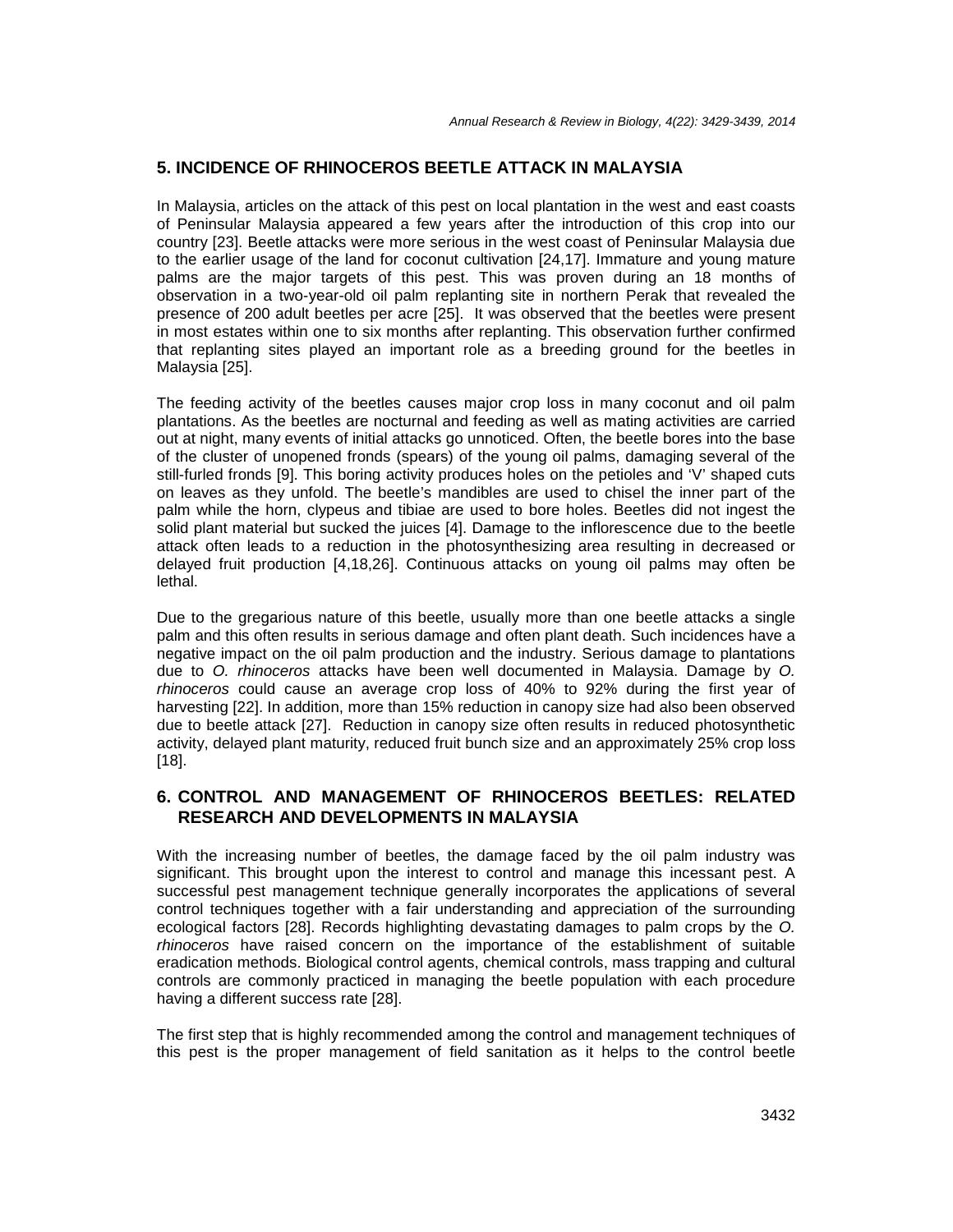population thus avoiding sudden population outbursts. A hygienic plantation ground can be achieved by clearing standing logs, stumps and rubbish piles that may serve as breeding grounds [4,6]. Apart from that, three commonly used pulverizing techniques in Malaysia namely the Enviro Mulcher Method, The Mountain Goat Method and The Beaver Method are often applied [20]. All three pulverization techniques proved to be useful as the decomposition period of the felled palm could be reduced, thus restricting the availability of the breeding grounds for the beetles. Planting of a cover crop is also important as it acts as a physical barrier to the breeding sites. Beetles were not present when cover crops measured more than 70 cm in height. Centrosema pubescens and Pueraria javanica are among the commonly grown cover crops in Malaysia [16].

When considering chemical control procedures, direct application of insecticides is not an appropriate technique in the management of this beetle due to its insufficiently exposed situation. Nevertheless, a variety of chemical treatments have been considered for managing O. rhinoceros. According to [29] lambdacyhalothrin, cypermethrin, fenvelarate, monocrotophos and chlorpyrifos were effective at both the nursery stage and in field trials. Lambdacyhalothrin effectively reduced the number of broken spear dieback while carbofuran and cypermethrin were effective in reducing the number of holes on the spears and fronds [9,29,30]. Gamma benzene hexachloride, aldrin and carbaryl were used to control the larval stage. Naphthalene balls had also been considered once as a prophylactic method [4,17]. Although various chemical control methods have been tried on the population of O. rhinoceros, this choice of treatments are still not effective and it imposes health and environmental hazards.

The usage of biological control agents to control this beetle is another option that has been looked into for a long time. The release of natural predators into the fields was recorded in the early 1950s to 1970s. Among the list of natural predators that were tried were Scolia patricialis (Hymenoptera), Scolia procer (Hymenoptera) and Catascopus fascialis (Coleoptera). Unfortunately, this has proven to be a futile method as these natural pests failed to establish themselves and produce satisfactory results [8,31].

Later on, the use of *Oryctes* virus as a biological control agent in the 1960s was a milestone in the classical biological control procedure. Baculovirus oryctes was originally discovered in Malaysia and identified as Rhabdionvirus oryctes [32]. Since then, it has been introduced into many countries. The presences of three Oryctes viral types were revealed in Malaysia [33]. Virus type A, was common throughout the peninsula but showed less efficacy than the restricted virus type B. Meanwhile, type C was only found in Sabah and appeared to have little effect on either larvae or adult beetles. This study also revealed that the Oryctes virus is widespread in Malaysia and is transmitted readily in the adult beetle populations. However, the incidence of the virus in the larvae, pupae, and neonate adults was low [34] which could lead to the emergence healthy adults. Therefore, controlling the beetles using the virus needs to be based on localized release of high virulence virus strains and integration with other control procedures.

The entomopathogenic fungus, Metarhizium anisopliae is another common biological control agent that has been used to control the O. rhinoceros beetles [35]. Known as the green Muscardine fungus, it generally attacks larvae. Further development of M. anisopliae as a potential biopesticide in Malaysia has also been studied [33,35-36]. M. anisopliae variety major [37] is the most virulent isolate which has the potential to kill 100% of the third instar larvae of O. rhinoceros between 12 to 14 days after treatment [35]. M. anisopliae can remain lethal for a long period of time. However, the limited mobility of the fungus between the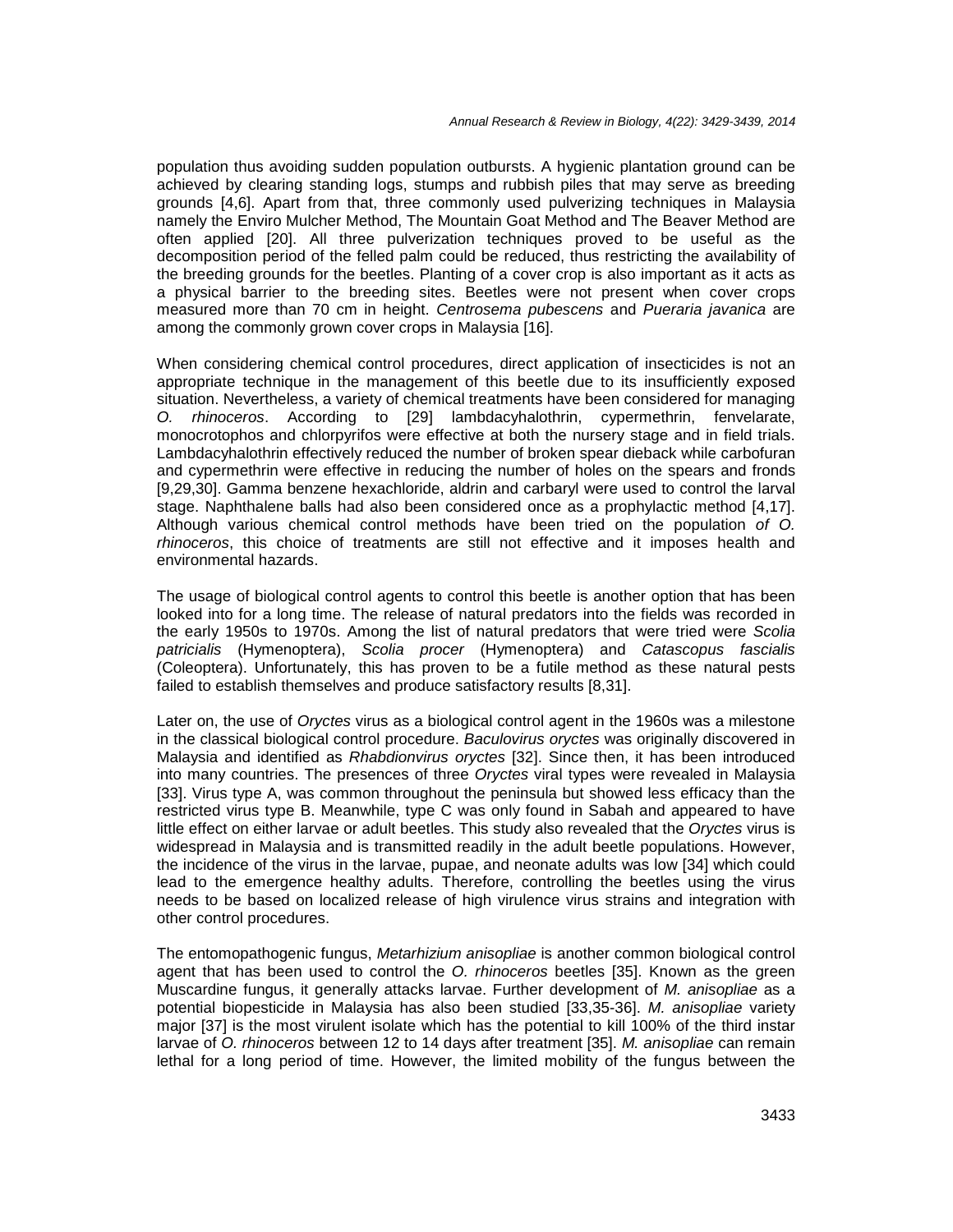breeding sites is a drawback. Field applications using both fresh spore solution and broadcasting of the solid substrate with spores onto the breeding sites were observed to significantly reduce the beetle population, especially the larvae [35]. To date, various attempts to release the fungus into the plantations have been carried out [35-36,38]. Continuous investigations are being pursued to further improvise the usage of this biopesticide. In addition, various application strategies, formulation and modes of introducing the fungus into the plantations are consistently being studied [35,38-39,40-42].

Apart from that, several trapping techniques have been considered by planters in order to manage this pest. In the earlier days, self-constructed trapping pits in the form of coconut logs or compost pits that are similar to the natural breeding sites were used. Some work on light trapping methods had also been tried [6]. However the light traps were found to be an inefficient control method. The beetles were attracted to the light but the results were merely beneficial for monitoring purposes. Recent advances have modified the concept of mass trapping by incorporating the usage of the species specific semiochemical called aggregation pheromone. Currently, mass trapping using an aggregation pheromone with the active component ethyl 4-methyloctonoate is the commonly used technique by many Malaysian plantation owners to trap and monitor the beetles in young oil palm replanting sites [43-44]. This technique gained popularity among plantation managers due to its efficiency and economical value [9]. The pheromone traps are also integrated with biological control agents like M. anisopliae and also B. oryctes [30] to improve the management and control procedures.

Ethyl 4-methyloctanoate was first found in Indonesia to be the major aggregation pheromone component produced by the beetle males [43]. Male-produced attractants have been referred to as aggregation pheromones, because they result in the arrival of both sexes at a calling site leading to an increase in the density of beetles at the pheromone source. Aggregation pheromones are useful for mate selection, defense against predators and for overcoming host resistance through mass attack [45]. In O. rhinoceros beetles, the aggregation pheromone helps the insect to find mates, breeding sites and food [46-47]. To further improve the efficiency of mass trapping using pheromone traps, the influence of these traps on the immigration activity of the beetles into the replanting sites was studied [47]. Apart from that, it was also found that the occurrence of the aggregation pheromone was irregular in different beetle samples suggesting a possible influence of specific conditions that controlled the production of this pheromone by the male beetles [48]. Selective attraction level to the pheromone traps had also been claimed to be observed among the beetle populations (Chung, Ebor Research, Sime Darby Plantations, pers. comm. 2002) suggesting the possible occurrence of a cryptic species complex. This hypothesis stimulated interest to study on the pest's genome.

With interest to understand the O. rhinoceros beetles and to improve management and control techniques, much research work was conducted on this pest's development and life cycle [4], habitat [16] and management [29,35]. However, little work has been carried out on the population genetic structure of this pest species until recently. This scope of research gained interest with the claim of selective attraction levels among the beetles to the pheromone trap and the possible presence of a cryptic species complex. This hypothesis led to the detailed analysis of the population genetic variation and genetic structure of O. rhinoceros from several locations in Malaysia.

It is acknowledged that speciation events are crucial in pest management as accurate detection and monitoring of the individuals are extremely important. The detection of a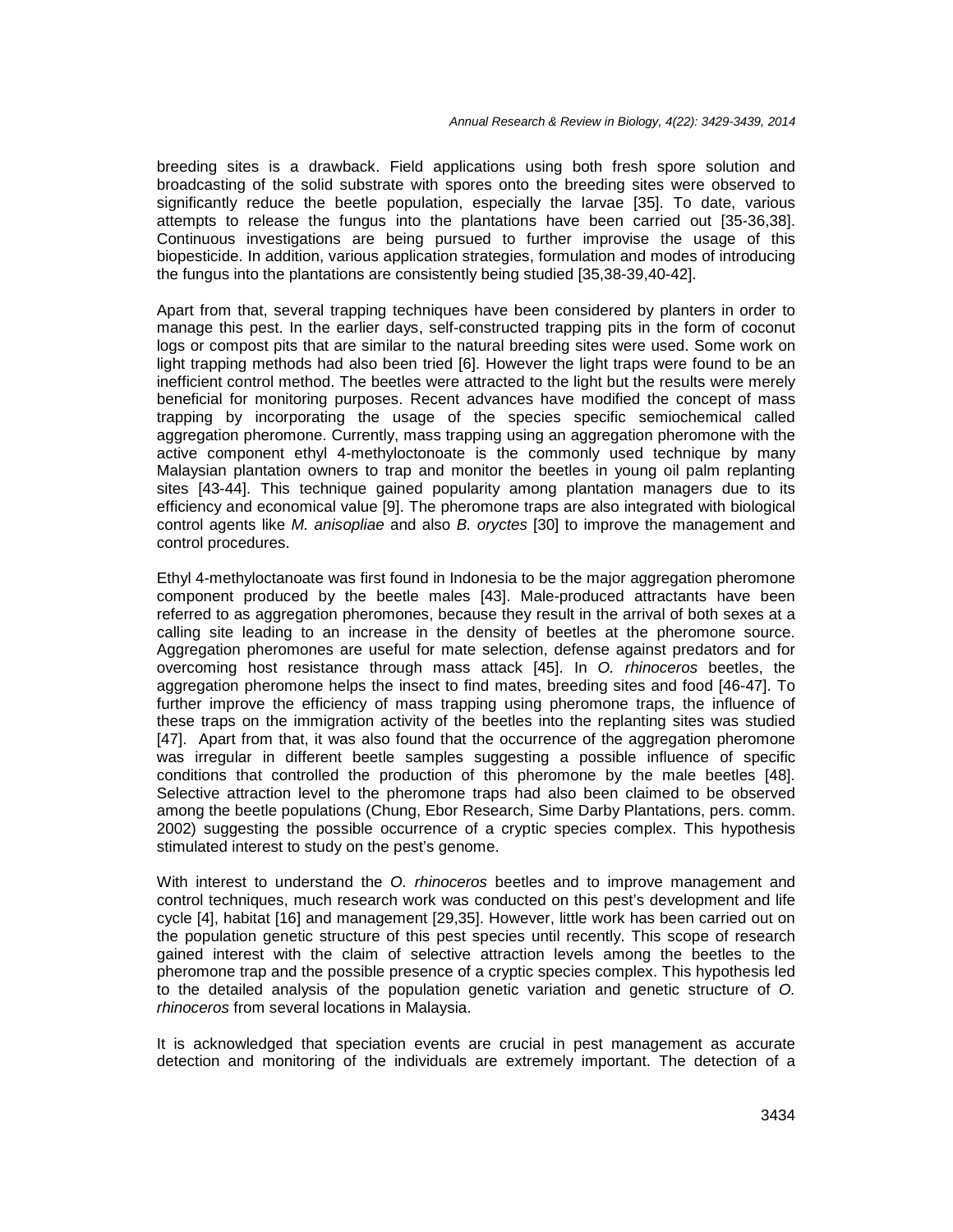cryptic complex is difficult as it often occurs in small population sizes [48]. However, the failure to identify the presence of reproductively isolated pest species could result in serious errors in pest management control strategies [49]. Therefore, several studies [50-51] were carried out to study the molecular genetic variation of this pest from several locations in Malaysia. By studying the genetic structure of this beetle the researchers intended to identify any isolated gene pool that could relate to the presence of a cryptic species complex that could have resulted from prezygotic isolation behavior such as variations in communication signals like pheromones which often contribute to reproductive isolation between sympatric species [52].

Based on the use of randomly amplified polymorphic DNA (RAPD) markers [50] and randomly amplified microsatellite markers (RAMs) [53], the possible presence of two separate gene pools in O. rhinoceros had been reported. However, when a morphometric analysis of O. rhinoceros was performed [54] it revealed that the beetles are morphologically indistinguishable; consequently strengthening the need for further molecular analysis of the insect. Hence, to obtain more concrete results, species specific codominant single locus DNA microsatellite marker were for O. rhinoceros [55]. As such microsatellite markers are powerful and promising genetic markers that allow analysis of fine-scale ecological questions concerning population genetics and species-level population structures [56], it was hoped that this set of markers would provide definitive answers on the species status of this pest. However, the subsequent analysis on the genetic structure of this insect pest species using the newly developed codominant microsatellite markers indicated no isolated gene pools. The Peninsular Malaysian O. rhinoceros population was close to panmixia as only low to moderate differentiation occurred between geographical populations from different locations such as Selangor, Perak, and Pahang in the peninsula and a high gene flow occurred among them. Overall, beetles of the different population interacted freely, thus permitting gene flow between closely and distantly located populations. Based on this study, the possibility of a cryptic complex occurring in O. rhinoceros was ruled out [51]. This study showed that the selective attraction exhibited by the beetles toward the pheromone trapping system was not due to prezygotic isolation behavior that is commonly exhibited by cryptic species of a sympatric nature but to other yet unknown environmental or behavioral factors. As the non-existence of a cryptic species complex has been confirmed, the current pest management strategies can be carried out without worrying about the influence of possible genetic variations in the beetles towards the success of the control techniques. However, there always exist possibilities of changes in the genetic structure of a pest like O. rhinoceros which is widely exposed to insecticides. If such a situation arises, future genetic studies on the beetle populations from any other regions could be conducted with ease by using the codominant microsatellite markers developed [55].

## **7. CONCLUSION**

Malaysia shares a very close and undeniable relationship with the Oryctes rhinoceros beetle. Although this beetle has been a pest that is much feared by oil palm planter, incidence of beetle attack has in fact contributed towards the various development and improvement in the scope of science and pest management. In our battle to control this beetles, the researcher of the country has contributed toward great understanding of this beetle which will be beneficial worldwide and in fact contribute towards future ideas and theories in the management of other similar pests.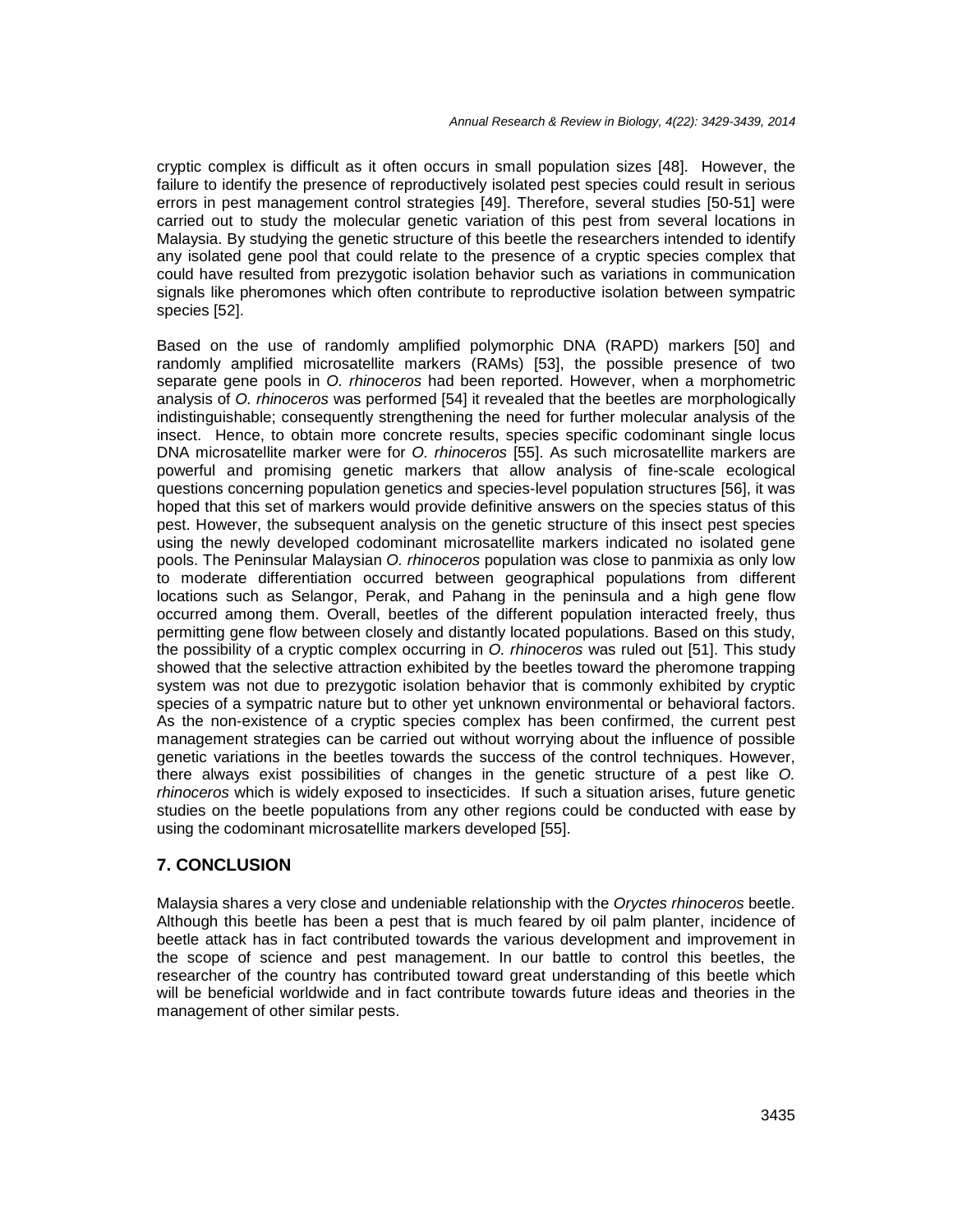## **COMPETING INTERESTS**

Authors have declared that no competing interests exist.

#### **REFERENCES**

- 1. Hartley CWS. The Oil Palm (Elaeis guineensis). 3rd Edition. New York: Longman; 1988.
- 2. Harcharan Singh K. The Oil Palm Industry of Malaysia: An Economic Study. Kuala Lumpur: Penerbit Universiti Malaya; 1976.
- 3. FAO, 2010. FAOSTAT: Online Statistical Service. Retrieved 25 July 2011 from Available: http://faostat.fao.org/site/339/default.aspx.
- 4. Gressit JL. The coconut rhinoceros beetle (Oryctes rhinoceros) with particular reference to the Palau Islands. Bishop Museum Bulletin; 1953.
- 5. Jackson TA, Klein MG. Scarabs as pests: a continuing problem. Coleopterists Society Monographs. Coleopt Bull. 2006;5:102–119.
- 6. Wood BJ. Studies on the effect of ground vegetation and infestations of Orvctes rhinoceros (L.) (Col. Dynastidae) in young oil palm replantings in Malaysia. Bull Ent Res.1968;59:85-96.
- 7. Catley A. The coconut rhinoceros beetle Oryctes rhinoceros (L.) (Coleoptera: Scarabaeidae: Dynastinae). PANS. 1969;15:18-30.
- 8. Bedford GO. Observations on the biology and ecology of Oryctes rhinoceros and Scapanes australis: pests of coconut palms in Melanesia. J Aust Entomol Soc. 1976;15:241-251.
- 9. Norman K, Basri MW. Control methods for rhinoceros beetles, Oryctes rhinoceros (L) (Coleoptera: Scarabaeidae). PORIM Occasional Paper. 1995;35:30.
- 10. Chandrika M, Nair CPR. Effect of Clerodendron infortunatum on grubs of coconut rhinoceros beetle, Oryctes rhinoceros. In Muraleedharan N, Rajkumar R, editors. Recent advances in Plantation Crops Research; 2000.
- 11. Zelazny B. Behavior of young rhinoceros beetles, Oryctes rhinoceros. Entomol Exp Appl. 1975;18:135-140.
- 12. Young EC. The Rhinoceros Beetle Project: History and review of the research programme. Agric Ecosys Environ. 1986;15:149-166.
- 13. Bedford GO. Biology, ecology and control of palm rhinoceros beetles. Annu Rev Entomol. 1980;25:309-339.
- 14. Peter ACO, Mislamah AB. The rhinoceros beetle (Oryctes rhinoceros L.). Kuala Lumpur: Ministry of Agriculture; 1977.
- 15. Bedford GO. Biological control of the rhinoceros beetle (Orvctes rhinoceros) in the South Pacific by baculovirus. Agric. Ecosyst. Environ. 1986;15:141-147.
- 16. Norman K, Basri MW, Ramle M. Environmental factors affecting the population density of Oryctes rhinoceros in a zero-burn oil palm replant. J Oil Palm Res. 2005;17:53-63.
- 17. Gurmit, S. Napthelene balls for the protection of coconuts and oil palms against Oryctes rhinoceros (L.). Planters. 1987;63:286-292.
- 18. Liau SS, Ahmad A. The control of *Oryctes rhinoceros* by clean clearing and its effect on early yield in palm to palm replants. In: Proceedings PORIM International Palm Oil Development Conference. 1991;1:396-403.
- 19. Tajudin MH, Teoh CH, Aribi K, Ali M. Zero-burning-an environmentally friendly replanting technique. In: Proceedings of PORIM International Palm Oil Congress; 1993.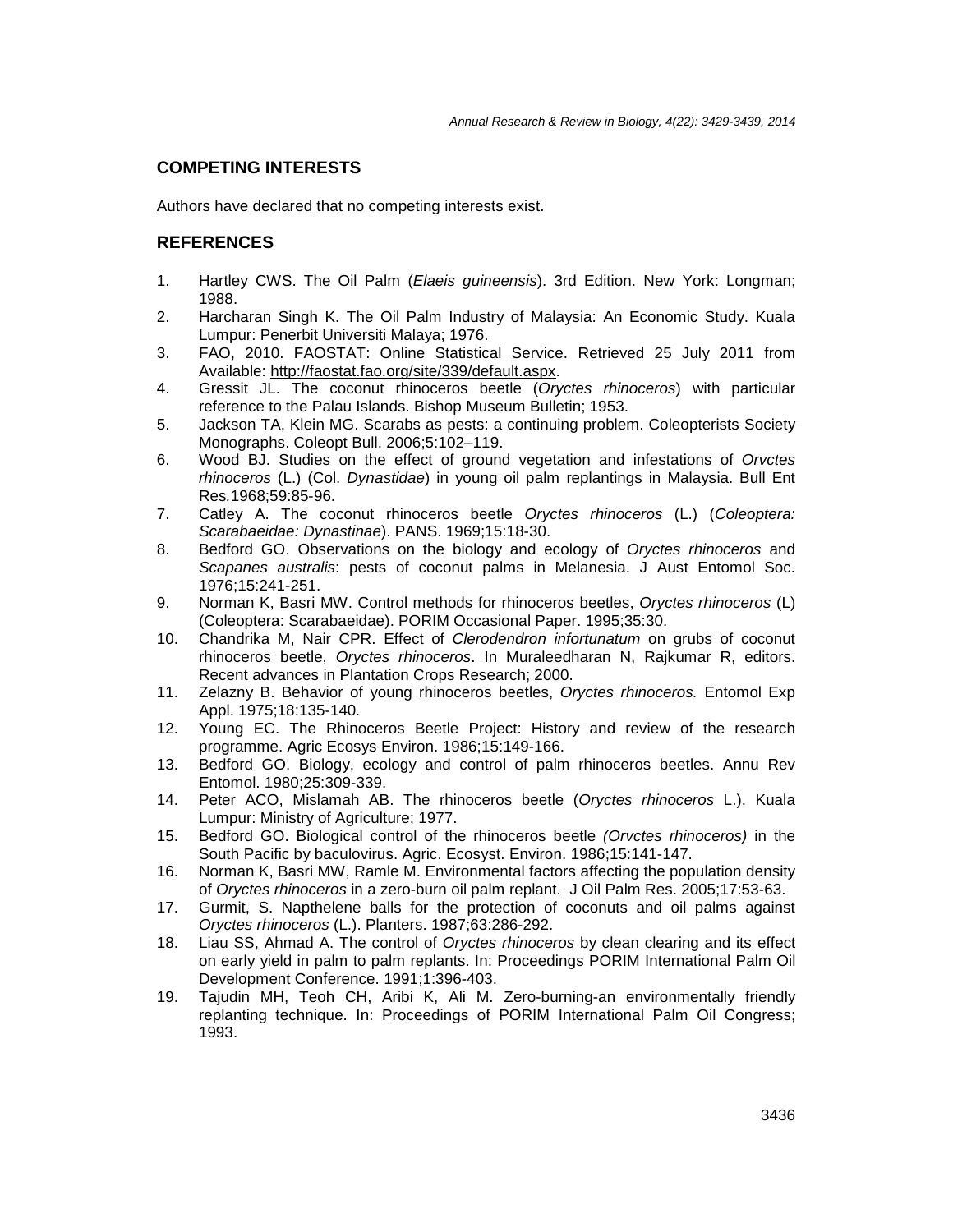- 20. Ling HO, Heriansyah. Palm pulverization in sustainable oil palm replanting. Plant Prod Sci. 2005;8(3):345-348.
- 21. Ho CT, Teh CL. Integrated pest management in plantation crops in Malaysia. Challenges and realities. In: Proceedings of the 1997 International Planters Conference – Plantation Management for the 21st Century. 1997;1:125-149.
- 22. Chung GF, Sim SC, Balasubramaniam R. Effects of pest damage during immature phase on the early yields of oil palm. In: Proceeding PORIM International Palm Oil Congress: Emerging Technologies and Opportunities in the next Millennium. 1999;1:454-476.
- 23. Corbett GH. Insects of coconuts in Malaya. Straits settlement and Federated Malay States, Dept of Agriculture, General Series. 1932;10:106.
- 24. Barlow HS, Chew PS. The rhinoceros beetle Oryctes rhinoceros in young oil palms replanted after rubber on some estates in Western Malaysia. In: Proceeding of the Malaysian Crop Protection Conference. 1970;133-144.
- 25. Norman K, Basri MW. Status of rhinoceros beetle, Oryctes rhinoceros (Coleoptera: Scarabaeidae) as a pest of young oil palm in Malaysia. Planter. 1997;73(850): 5-21.
- 26. Zelazny B. Loss in coconut yield due to Oryctes rhinoceros damage. FAO Plant Protect B. 1979;27(13):65-70.
- 27. Samsudin A, Chew PS, Mohd MM. Oryctes rhinoceros: Breeding and damage on oil palm in an oil palm to oil palm replanting situation. Planter. 1993;69(813):583-591.
- 28. Wood BJ. Pest control in Malaysia's perennial crops: a half century perspective tracking the pathway to integrated pest management. Integrated Pest Manag Rev. 2002;7:173-190.
- 29. Chung GF, Sim SC, Tan MW. Chemical control of rhinoceros beetles in the nursery and immature oil palms. In: Proceedings of the PORIM International Palm Oil Development Conference - Progress, Prospect and Challenges Towards the 21st Century. 1991;1:380-395.
- 30. Ho CT. The integrated management of Oryctes rhinoceros (L) populations in the zero burning environment. In: Proceeding of the PORIM International Palm Oil Congress - Agriculture Conference. 1996;1:336-368.
- 31. Hoyt CP, Catley A. Current research on the biological control of Oryctes (Coleoptera: Scarabaeidae: Dynastinae). Mushi. 1967;39:3-8.
- 32. Huger AM. A virus disease of the Indian rhinoceros beetle Oryctes rhinoceros (L.) caused by a new type of insect virus, Rhabdionvirus oryctes gen. n., sp. n. J. Invertebr Path. 1966;8:38-51.
- 33. Ramle M, Basri MW, Norman K, Glare TR, Jackson TA. The incidence and use of Oryctes virus for control of rhinoceros beetle in oil palm plantations in Malaysia. J Invertebr Pathol. 2005;89:85-90.
- 34. Ramle M, Glare T, Jackson T, Basri MW, Norman K, Ramlah Ali SA. The incidence, virulence and impact of Oryctes rhinoceros virus on the oil palm rhinoceros beetle in Malaysia. Paper presented at the 3<sup>rd</sup> International Conference on Biopesticides -Positioning Biopesticide in Pest Management System; 2002.
- 35. Ramle M, Basri MW, Norman K, Sharma M, Siti Ramlah AA. Impact of Metarhizium anisopliae (Deuteromycotina: Hyphomycetes) applied by wet and dry inoculums on oil palm rhinoceros beetles, Oryctes rhinoceros (Coleoptera: Scarabaeidae). J. Oil Palm Res. 1999;11(2):25-40.
- 36. Tey CC, Ho CT. Infection of Oryctes rhinoceros (L) by application of Metarhizium anisopliae (Metsch.) sorokin to breeding sites. Planter. 1995;71(837):563-567.
- 37. Tulloch M. The genus of *Metahizium*. Transaction of the British Mycological Society 1979;66:407-441.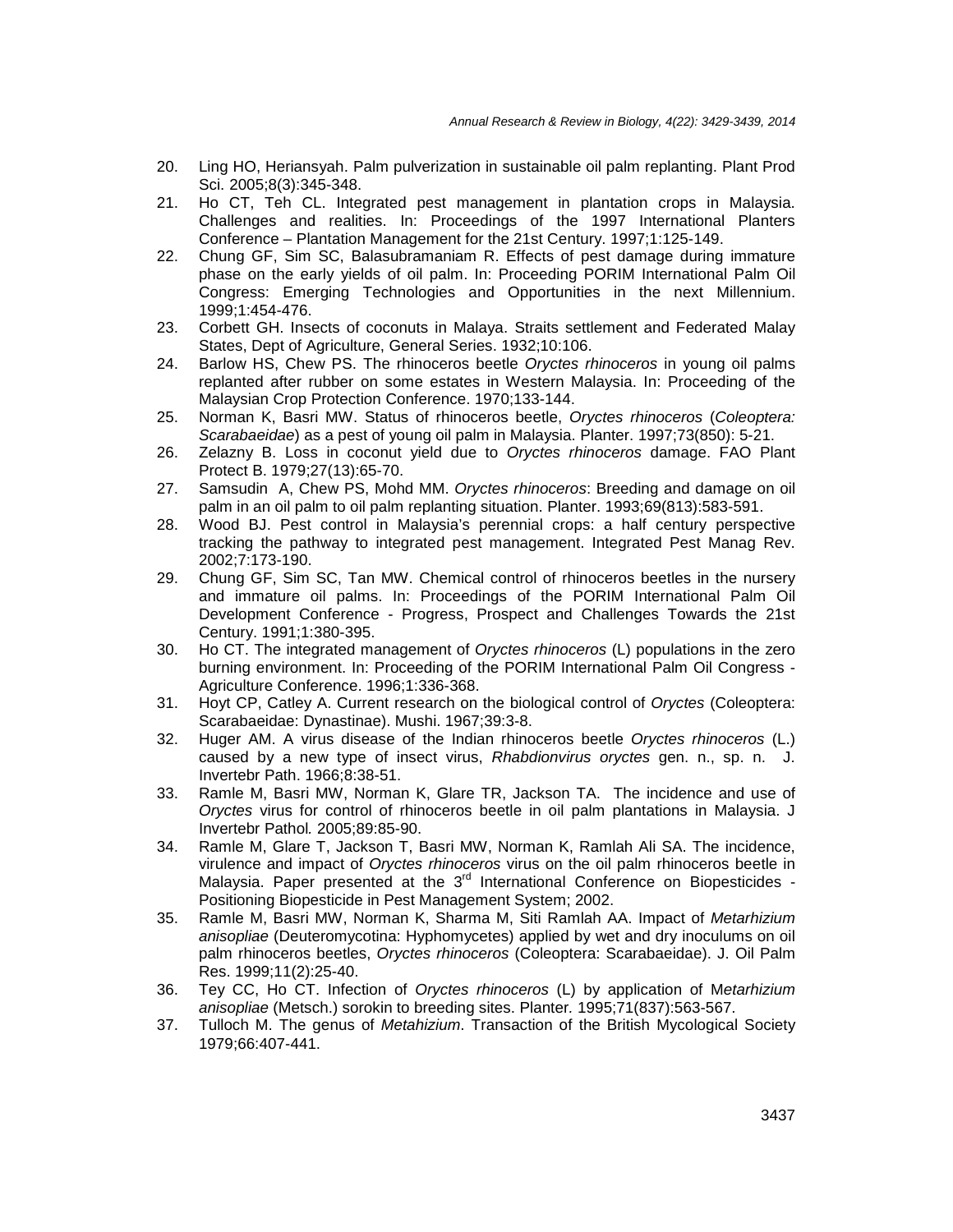- 38. Ramle M, Norman K, Ang BN, Ramlah Ali AS, Basri MW. Application of powder formulation of Metarhizium anisopliae to control Oryctes rhinoceros in rotting oil palm residues under leguminous cover crops. J Oil Palm Res. 2007;19:319–331.
- 39. Ramle M, Basri MW, Norman K, Siti Ramlah AA, Noor Hisham H. Research into the commercialization of Metarhizium anisopliae (Hyphomycetes) for biocontrol of the rhinoceros beetle, Oryctes rhinoceros (Scarabaeidae), in oil palm. J. Oil Palm Res. 2006;18:37-49.
- 40. Ramle M, Norman K, Basri MW. Pathogenicity of granule formulations of Metarhizium anisopliae against the larvae of the oil palm rhinoceros beetle, Oryctes rhinoceros (L.). J Oil Palm Res. 2009;21:602–612.
- 41. Ramle M, Norman K, Basri MW. Trap for the auto dissemination of Metarhizium anisopliae in in management of rhinoceros beetle, Oryctes rhinoceros. J. Oil Palm Res. 2011;23:101–117.
- 42. Ramle M, Norman K, Noor Hisham H, Cik Mohd RZA. Delivery techniques of Metarhizium for biocontrol of rhinoceros beetles in oil palm plantations. Planter. 2013;89(1049):571-583.
- 43. Hallet RH, Perez AL, Gries G, Gries R, Pierce JHD, Yue J, Oehlschlager C, Gonzalez LM, Borden JH. Aggregation pheromone of the coconut rhinoceros beetle Oryctes rhinoceros L. (Coleoptera: Scarabaeidae). J Chem Ecol. 1995;2:1549-1570.
- 44. Chung GF. The bioefficacy of the aggregation pheromone in mass trapping of rhinoceros beetles (Oryctes rhinoceros L.) in Malaysia. Planter. 1997;73(852):119- 127.
- 45. Landolt JP. Sex attractant and aggregation pheromones of male phytophagous insects. Am Entomol. 1997;43(1):12-22.
- 46. Zelazny B, Alfiler AR. Ecology of baculovirus-infected and healthy adults of Oryctes rhinoceros (Coleoptera: Scarabaeidae) on coconut palms in the Philippines. Ecol Entomol. 1991;16:253-259.
- 47. Norman K, Basri MW. Immigration and activity of Oryctes rhinoceros within a small oil palm replanting area. J Oil Palm Res. 2004;16(2):64-77.
- 48. Vine SJ, Crowther MS, Lapidge SJ, Dickman CR, Mooney N, Piggott MP, English AW. Comparison of methods to detect rare and cryptic species: A case study using the red fox (Vulpes vulpes). Wildlife Res. 2009;36:436-446.
- 49. Hyde JR, Kimbrell CA, Budrick JE, Lynn EA, Vetter RD. Cryptic speciation in the vermilion rockfish (Sebastes miniatus) and the role of bathymetry in the speciation process. Mol Ecol. 2008;17:1122-1136.
- 50. Yong SH. Molecular polymorphism in Oryctes rhinoceros. BSc (Honours) Thesis. Universiti Putra Malaysia; 2002.
- 51. Manjeri G. Morphometric and molecular genetic studies on rhinoceros beetle (Oryctes rhinoceros Linnaeus) populations in oil palm plantations. PhD thesis. Universiti Putra Malaysia; 2013.
- 52. Groot AT, Marr M, Heckel DG, Schofl G. The roles and interactions of reproductive isolation mechanisms in fall armyworm (Lepidoptera: Noctuidae) host strains. Ecol Entomol. 2010;35:105-118.
- 53. Manjeri G, Muhamad R, Faridah QZ, Tan SG, Genetic variation studies in Oryctes rhinoceros (L.) (Coleoptera: Scarabaeidae) from oil palm plantations using random amplified microsatellite (RAMs) markers. Afr J Biotechnol. 2011;10(14):2611-2617.
- 54. Manjeri G, Muhamad R, Faridah QZ, Tan SG. Morphometric analysis of Oryctes rhinoceros (L.) (Coleoptera: Scarabaeidae) from oil palm plantations. Coleopt Bull. 2013;67(2):194-200.